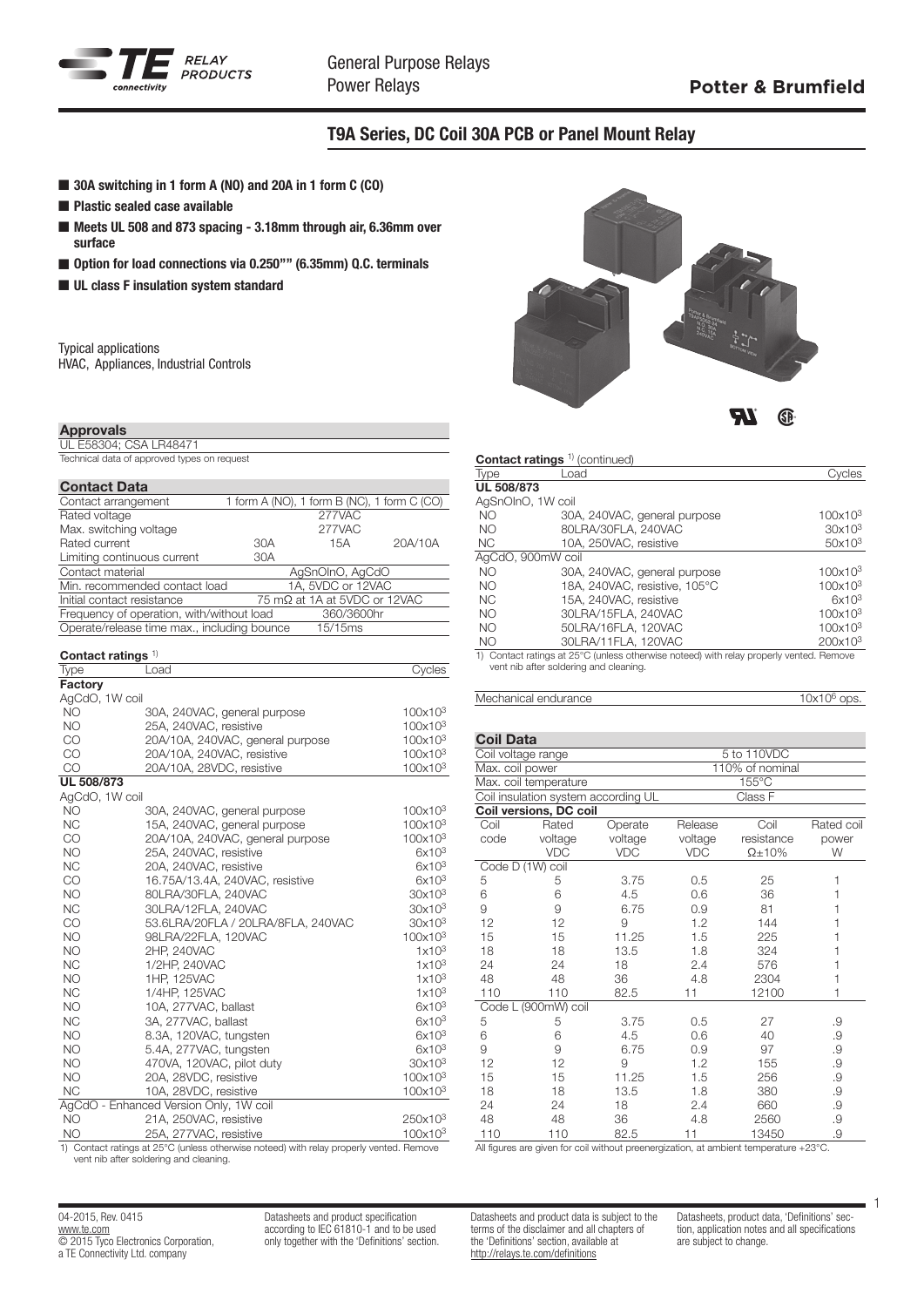

# T9A Series, DC Coil 30A PCB or Panel Mount Relay (Continued)

### **Coil Data** (continued)

Ambient temperature vs. coil voltage – 1W coil Data below are average values and should be verified in application. Tests were conducted within a 2' (.6 m) cube (still air); at nominal coil power @ 25°C; with normally open contact loaded; and with 4' (1.22 m) long, #10 AWG load wires. P.C. board relays were mounted to a 30A, single side P.C. board. Coil rise test conducted with a 30A PC board to maintain 20°C max. rize at 30°C. The relay connections and wiring must be designed with an adequate cross section to ensure proper current flow and heat dissipation.





#### **Dimensions**

T9AS – Mounting and termination code 2 T9AP – Mounting and termination code 5



## Insulation Data Initial dielectric strength

| between open contacts           | 1500V <sub>rms</sub>      |
|---------------------------------|---------------------------|
| between contact and coil        | $2500V$ <sub>rms</sub>    |
| Initial surge withstand voltage |                           |
| between contact and coil        | 6kV                       |
| Initial insulation resistance   |                           |
| between insulated elements      | $1x109\Omega$             |
| Clearance/creepage              |                           |
| between contact and coil        | 3.18mm clearance/6.3638mm |
|                                 |                           |

#### Other Data

| Material compliance: EU RoHS/ELV, China RoHS, REACH, Halogen content               |                                               |  |  |  |  |  |  |
|------------------------------------------------------------------------------------|-----------------------------------------------|--|--|--|--|--|--|
| refer to the Product Compliance Support Center at                                  |                                               |  |  |  |  |  |  |
| www.te.com/customersupport/rohssupportcenter                                       |                                               |  |  |  |  |  |  |
| Ambient temperature                                                                |                                               |  |  |  |  |  |  |
| DC coil                                                                            | $-55^{\circ}$ C to 85 $^{\circ}$ C $^{\circ}$ |  |  |  |  |  |  |
|                                                                                    | 105°C models available                        |  |  |  |  |  |  |
| Category of environmental protection                                               |                                               |  |  |  |  |  |  |
| <b>IEC 61810</b>                                                                   | RT0 - open, RTI - dust protected,             |  |  |  |  |  |  |
|                                                                                    | RTII - flux proof, RTIII - wash tight         |  |  |  |  |  |  |
| Vibration resistance (functional)                                                  | 1.65mm max excursions, 10-55 Hz               |  |  |  |  |  |  |
| Shock resistance (functional)                                                      | 10g for 11msec                                |  |  |  |  |  |  |
| Shock resistance (destructive)                                                     | 100q                                          |  |  |  |  |  |  |
| Terminal type                                                                      | pcb-tht and pcb-tht + quick connect           |  |  |  |  |  |  |
| Weight                                                                             | 26g mounting code 1                           |  |  |  |  |  |  |
|                                                                                    | 33g mounting codes 2 and 5                    |  |  |  |  |  |  |
| Resistance to soldering heat THT                                                   |                                               |  |  |  |  |  |  |
| IEC 60068-2-20                                                                     | $250^{\circ}$ C                               |  |  |  |  |  |  |
| Packaging/unit                                                                     | tray/50 pcs., bundle/250 pcs., box/500 pcs.   |  |  |  |  |  |  |
| 2) Operating ambient temperature must especially "Must Operate Velters Change Over |                                               |  |  |  |  |  |  |

3) Operating ambient temperature must consider "Must Operate Voltage Change Over Temperature," Contact Temperature Rise, Coil Temperature Rise (If coil is not allowed to cool) and Maximum Coil Temperature. Specification ambient considers 20A load with coil cooled to ambient.



Note: Recommended mounting screw torque is 4.0-5.0 lbs.in when #6 screw is used.

Datasheets and product data is subject to the terms of the disclaimer and all chapters of the 'Definitions' section, available at http://relays.te.com/definitions

Datasheets, product data, 'Definitions' section, application notes and all specifications are subject to change.

04-2015, Rev. 0415 www.te.com © 2015 Tyco Electronics Corporation, a TE Connectivity Ltd. company

Datasheets and product specification according to IEC 61810-1 and to be used only together with the 'Definitions' section.

2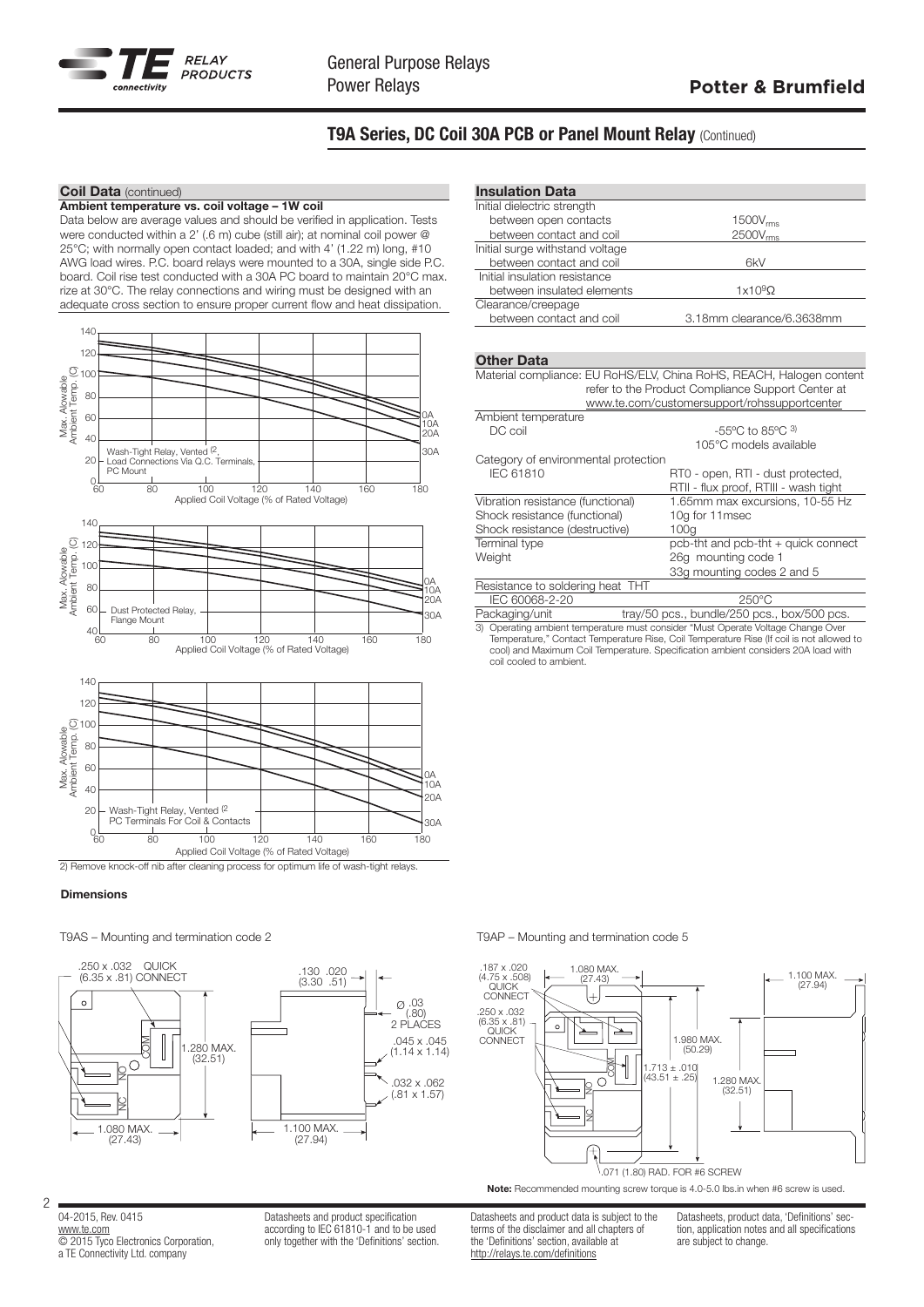

## T9A Series, DC Coil 30A PCB or Panel Mount Relay (Continued)

#### Dimensions





## Terminal assignment

Bottom view on pins



#### PCB layout Bottom view on pins



Only necessary terminals are present on single throw models. Consequently, some holes will be unnecessary for single throw models.

T9AP/S - Mounting and termination code 2 T9AS/V - Mounting and termination code 1



Only necessary terminals are present on single throw models. Consequently, some holes will be unnecessary for single throw models.

|                         | <b>Product code structure</b>                                                                                                                                                                                                                    |                |                  | Typical product code |                          | T9A | S | 5 | D | $\overline{2}$ | 2 | -12 |
|-------------------------|--------------------------------------------------------------------------------------------------------------------------------------------------------------------------------------------------------------------------------------------------|----------------|------------------|----------------------|--------------------------|-----|---|---|---|----------------|---|-----|
| <b>Type</b>             | T9A<br>Power PCB or panel mount relay T9A                                                                                                                                                                                                        |                |                  |                      |                          |     |   |   |   |                |   |     |
| <b>Enclosure</b>        |                                                                                                                                                                                                                                                  |                |                  |                      |                          |     |   |   |   |                |   |     |
| N<br>Р<br>s             | Open, no enclosure (requires mounting code 1)<br>Dust protected plastic case (requires mounting code 5)<br>Wash-tight plastic case with knock off nib (requires mounting code 1 or 2)<br>Flux-proof plastic case (requires mounting code 1 or 2) |                |                  |                      |                          |     |   |   |   |                |   |     |
|                         | <b>Contact arrangement</b>                                                                                                                                                                                                                       |                |                  |                      |                          |     |   |   |   |                |   |     |
|                         | 1 form $A(1 NQ)$                                                                                                                                                                                                                                 | $\overline{2}$ | 1 form $B(1 NC)$ | 5                    | 1 form C (1 CO)          |     |   |   |   |                |   |     |
| <b>Coil Input</b>       |                                                                                                                                                                                                                                                  |                |                  |                      |                          |     |   |   |   |                |   |     |
| D                       | DC voltage, 1W                                                                                                                                                                                                                                   |                |                  | DC voltage, 900mW    |                          |     |   |   |   |                |   |     |
|                         | <b>Mounting and termination</b>                                                                                                                                                                                                                  |                |                  |                      |                          |     |   |   |   |                |   |     |
|                         | PCB mounting; PCB terminals for coil and contacts (only available with enclosure code N, S or V)                                                                                                                                                 |                |                  |                      |                          |     |   |   |   |                |   |     |
| 2                       | PCB mounting; PCB term, for coil and contacts; 6.35mm (.250in) QC for contacts (only available with enclosure code S or V)                                                                                                                       |                |                  |                      |                          |     |   |   |   |                |   |     |
| 5                       | Flanged mounting; 4.75mm (.187) QC for coil; 6.35mm (.250in) QC for contacts (only available with enclosure code P)                                                                                                                              |                |                  |                      |                          |     |   |   |   |                |   |     |
| <b>Contact material</b> |                                                                                                                                                                                                                                                  |                |                  |                      |                          |     |   |   |   |                |   |     |
|                         | <b>2</b> AgCdO                                                                                                                                                                                                                                   | 4              | AgSnOInO         |                      | AgCdO (Enhanced version) |     |   |   |   |                |   |     |
| <b>Coil voltage</b>     |                                                                                                                                                                                                                                                  |                |                  |                      |                          |     |   |   |   |                |   |     |
|                         | Coil code: please refer to coil versions table                                                                                                                                                                                                   |                |                  |                      |                          |     |   |   |   |                |   |     |

04-2015, Rev. 0415 www.te.com **COLOGO ELECTRONICS** Corporation, a TE Connectivity Ltd. company

Datasheets and product specification according to IEC 61810-1 and to be used only together with the 'Definitions' section. Datasheets and product data is subject to the terms of the disclaimer and all chapters of the 'Definitions' section, available at http://relays.te.com/definitions

Datasheets, product data, 'Definitions' section, application notes and all specifications are subject to change.

3